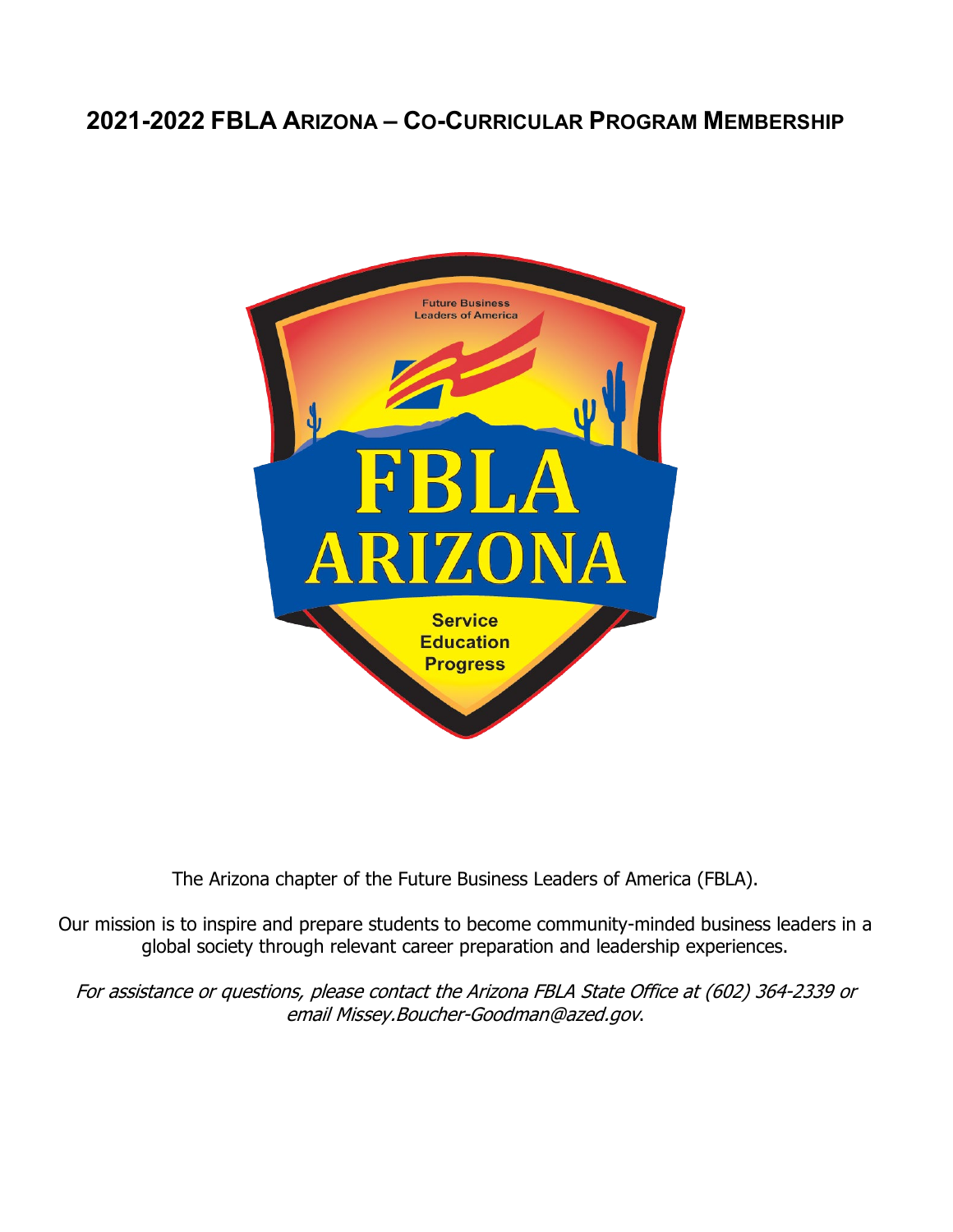## What is the Co-Curricular Program Membership **Plan**?

The Co-Curricular Program Membership Plan allows students who are enrolled in a Business, Media, and/or Information Technology program to be eligible for the benefits and opportunities of FBLA as a part of the total program delivery. This plan also focuses on the development of essential employability, participative and attitude development skills as called for in the U.S. Department of Labor's Secretary's Commission on Achieving Necessary Skills (SCANS) Report.

Under the Co-Curricular Program Plan, all students are FBLA members. All students in the local Business Education, Media, and/or Information Technology programs are simply signed up using a fee schedule according to membership numbers.

### How Does the **Co-Curricular Program Plan** Work?

For a flat fee in a single Business Education, Media, and/or Information Technology program, join FBLA Arizona under a fee based on student enrollment in your current classes. **Reminder all membership payments need to be mailed to the National office NOT FBLA Arizona:**

FBLA-PBL PO Box 79063 Baltimore, MD 21279

#### **Co-Curricular Program Benefits:**

- ♦ Free tests for the FBLA Online Testing Tournament
- ♦ All students are eligible to participate in all state-sponsored/nationally sponsored FBLA activities
- ♦ Student recognition and scholarships
- ♦ Quarterly newsletters from FBLA state and national organizations
- ♦ Professional Development Workshops for teachers
- ♦ Chapter site visits from state adviser, FBLA State Officers, and program supervisors
- ♦ Student FBLA membership cards
- ♦ Active website with resources and information that will enhance student involvement

#### **How is pricing calculated for Co-Curricular Membership?**

Pricing is based on the Business, Media and/or Information Technology program enrollment submitted by your school for the current year. Enrollment numbers are determined by what your school submitted to the Arizona Department of Education/CTE Division. All schools fit within one of the following categories. Schools that have a limited number of students, please contact the State Office for pricing.

| <b>Enrollment for</b><br>2019-2020 | <b>Co-Curricular Program</b><br>fee for 2021-2022 |
|------------------------------------|---------------------------------------------------|
| $5 - 40$                           | \$600                                             |
| 41-75                              | \$1125                                            |
| 76-100                             | \$1500                                            |
| 101-125                            | \$1875                                            |
| 126-150                            | \$2250                                            |
| 151-175                            | \$2625                                            |
| 176-200                            | <u>\$3000</u>                                     |
| 201-225                            | \$3375                                            |
| 226-250                            | \$3750                                            |
| 251-275                            | \$4125                                            |
| 276-300                            | \$4500                                            |
| 301-325                            | \$4875                                            |
| 325+ or district wide              | <b>Contact FBLA Arizona</b>                       |